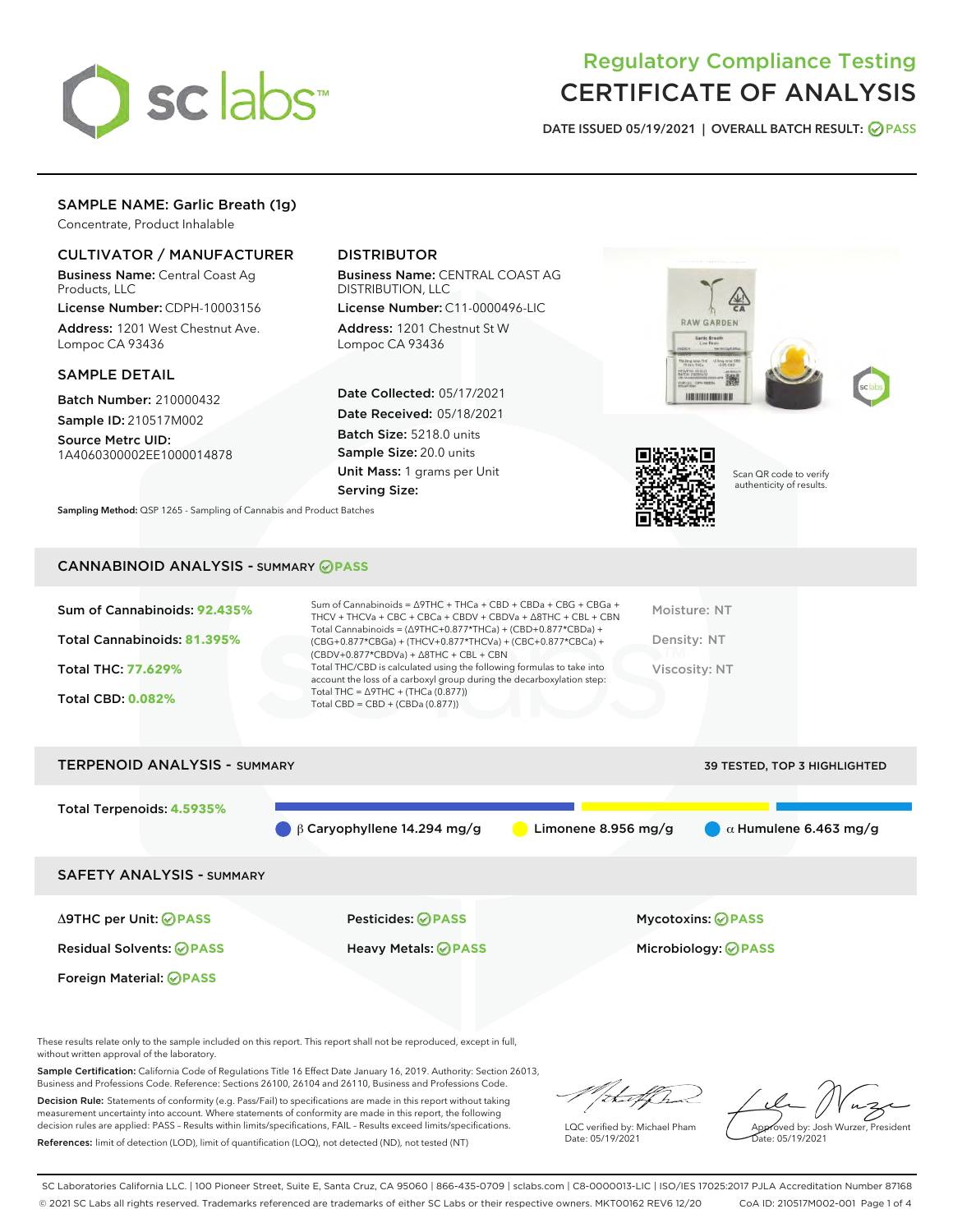



GARLIC BREATH (1G) | DATE ISSUED 05/19/2021 | OVERALL BATCH RESULT: @ PASS

### CANNABINOID TEST RESULTS - 05/18/2021 2 PASS

Tested by high-performance liquid chromatography with diode-array detection (HPLC-DAD). **Method:** QSP 1157 - Analysis of Cannabinoids by HPLC-DAD

#### TOTAL CANNABINOIDS: **81.395%**

Total Cannabinoids (Total THC) + (Total CBD) + (Total CBG) + (Total THCV) + (Total CBC) + (Total CBDV) + ∆8THC + CBL + CBN

TOTAL THC: **77.629%** Total THC (∆9THC+0.877\*THCa)

TOTAL CBD: **0.082%**

Total CBD (CBD+0.877\*CBDa)

TOTAL CBG: 2.93% Total CBG (CBG+0.877\*CBGa)

TOTAL THCV: 0.308% Total THCV (THCV+0.877\*THCVa)

TOTAL CBC: 0.446% Total CBC (CBC+0.877\*CBCa)

TOTAL CBDV: ND Total CBDV (CBDV+0.877\*CBDVa)

| <b>COMPOUND</b> | LOD/LOQ<br>(mg/g)          | <b>MEASUREMENT</b><br><b>UNCERTAINTY</b><br>(mg/g) | <b>RESULT</b><br>(mg/g) | <b>RESULT</b><br>(%) |
|-----------------|----------------------------|----------------------------------------------------|-------------------------|----------------------|
| <b>THCa</b>     | 0.05/0.14                  | ±22.008                                            | 856.35                  | 85.635               |
| <b>CBGa</b>     | 0.1 / 0.2                  | ±1.64                                              | 31.4                    | 3.14                 |
| <b>A9THC</b>    | 0.06 / 0.26                | ±0.869                                             | 25.27                   | 2.527                |
| <b>CBCa</b>     | 0.07 / 0.28                | ±0.249                                             | 5.09                    | 0.509                |
| <b>THCVa</b>    | 0.07/0.20                  | ±0.167                                             | 3.51                    | 0.351                |
| <b>CBG</b>      | 0.06/0.19                  | ±0.071                                             | 1.80                    | 0.180                |
| <b>CBDa</b>     | 0.02/0.19                  | ±0.027                                             | 0.93                    | 0.093                |
| A8THC           | 0.1/0.4                    | N/A                                                | <b>ND</b>               | <b>ND</b>            |
| <b>THCV</b>     | 0.1/0.2                    | N/A                                                | <b>ND</b>               | <b>ND</b>            |
| <b>CBD</b>      | 0.07/0.29                  | N/A                                                | <b>ND</b>               | <b>ND</b>            |
| <b>CBDV</b>     | 0.04/0.15                  | N/A                                                | <b>ND</b>               | <b>ND</b>            |
| <b>CBDVa</b>    | 0.03/0.53                  | N/A                                                | <b>ND</b>               | <b>ND</b>            |
| <b>CBL</b>      | 0.06 / 0.24                | N/A                                                | <b>ND</b>               | <b>ND</b>            |
| <b>CBN</b>      | 0.1 / 0.3                  | N/A                                                | <b>ND</b>               | <b>ND</b>            |
| <b>CBC</b>      | 0.2 / 0.5                  | N/A                                                | <b>ND</b>               | <b>ND</b>            |
|                 | <b>SUM OF CANNABINOIDS</b> |                                                    | 924.35 mg/g             | 92.435%              |

#### **UNIT MASS: 1 grams per Unit**

| ∆9THC per Unit                         | 1120 per-package limit | <b>PASS</b><br>25.27 mg/unit |
|----------------------------------------|------------------------|------------------------------|
| <b>Total THC per Unit</b>              |                        | 776.29 mg/unit               |
| <b>CBD per Unit</b>                    |                        | <b>ND</b>                    |
| <b>Total CBD per Unit</b>              |                        | $0.82$ mg/unit               |
| <b>Sum of Cannabinoids</b><br>per Unit |                        | 924.35 mg/unit               |
| <b>Total Cannabinoids</b><br>per Unit  |                        | 813.95 mg/unit               |
| <b>MOISTURE TEST RESULT</b>            | DENSITY TEST RESULT    | <b>VISCOSITY TEST RESULT</b> |

Not Tested

**MOISTURE TEST RESULT**

Not Tested

Not Tested

| <b>TERPENOID TEST RESULTS - 05/19/2021</b> |  |  |  |
|--------------------------------------------|--|--|--|
|--------------------------------------------|--|--|--|

Terpene analysis utilizing gas chromatography-flame ionization detection (GC-FID). **Method:** QSP 1192 - Analysis of Terpenoids by GC-FID

| <b>COMPOUND</b>         | LOD/LOQ<br>(mg/g) | <b>MEASUREMENT</b><br><b>UNCERTAINTY</b><br>(mg/g) | <b>RESULT</b><br>(mg/g)                         | <b>RESULT</b><br>(%) |
|-------------------------|-------------------|----------------------------------------------------|-------------------------------------------------|----------------------|
| $\beta$ Caryophyllene   | 0.004 / 0.012     | ±0.5089                                            | 14.294                                          | 1.4294               |
| Limonene                | 0.005 / 0.016     | ±0.1281                                            | 8.956                                           | 0.8956               |
| $\alpha$ Humulene       | 0.009/0.029       | ±0.2075                                            | 6.463                                           | 0.6463               |
| <b>Myrcene</b>          | 0.008 / 0.025     | ±0.0682                                            | 5.288                                           | 0.5288               |
| $\alpha$ Bisabolol      | 0.008 / 0.026     | ±0.1080                                            | 2.022                                           | 0.2022               |
| Linalool                | 0.009/0.032       | ±0.0702                                            | 1.848                                           | 0.1848               |
| Nerolidol               | 0.009 / 0.028     | ±0.0714                                            | 1.135                                           | 0.1135               |
| $\beta$ Pinene          | 0.004 / 0.014     | ±0.0117                                            | 1.019                                           | 0.1019               |
| Fenchol                 | 0.010 / 0.034     | ±0.0357                                            | 0.923                                           | 0.0923               |
| Terpineol               | 0.016 / 0.055     | ±0.0543                                            | 0.884                                           | 0.0884               |
| $\alpha$ Pinene         | 0.005 / 0.017     | ±0.0061                                            | 0.704                                           | 0.0704               |
| trans-ß-Farnesene       | 0.008 / 0.025     | ±0.0212                                            | 0.598                                           | 0.0598               |
| Terpinolene             | 0.008 / 0.026     | ±0.0083                                            | 0.407                                           | 0.0407               |
| Caryophyllene<br>Oxide  | 0.010 / 0.033     | ±0.0153                                            | 0.332                                           | 0.0332               |
| Ocimene                 | 0.011 / 0.038     | ±0.0101                                            | 0.315                                           | 0.0315               |
| <b>Borneol</b>          | 0.005 / 0.016     | ±0.0087                                            | 0.208                                           | 0.0208               |
| Valencene               | 0.009 / 0.030     | ±0.0090                                            | 0.131                                           | 0.0131               |
| Camphene                | 0.005 / 0.015     | ±0.0014                                            | 0.120                                           | 0.0120               |
| Fenchone                | 0.009 / 0.028     | ±0.0024                                            | 0.082                                           | 0.0082               |
| Citronellol             | 0.003 / 0.010     | ±0.0031                                            | 0.063                                           | 0.0063               |
| $\alpha$ Cedrene        | 0.005 / 0.016     | ±0.0019                                            | 0.063                                           | 0.0063               |
| Geraniol                | 0.002 / 0.007     | ±0.0017                                            | 0.038                                           | 0.0038               |
| Sabinene Hydrate        | 0.006 / 0.022     | ±0.0012                                            | 0.030                                           | 0.0030               |
| Nerol                   | 0.003 / 0.011     | ±0.0005                                            | 0.012                                           | 0.0012               |
| $\alpha$ Phellandrene   | 0.006 / 0.020     | N/A                                                | <loq< th=""><th><loq< th=""></loq<></th></loq<> | <loq< th=""></loq<>  |
| 3 Carene                | 0.005 / 0.018     | N/A                                                | <loq< th=""><th><loq< th=""></loq<></th></loq<> | <loq< th=""></loq<>  |
| $\alpha$ Terpinene      | 0.005 / 0.017     | N/A                                                | <loq< th=""><th><loq< th=""></loq<></th></loq<> | <loq< th=""></loq<>  |
| $\gamma$ Terpinene      | 0.006 / 0.018     | N/A                                                | <loq< th=""><th><loq< th=""></loq<></th></loq<> | <loq< th=""></loq<>  |
| Sabinene                | 0.004 / 0.014     | N/A                                                | ND                                              | ND                   |
| p-Cymene                | 0.005 / 0.016     | N/A                                                | <b>ND</b>                                       | <b>ND</b>            |
| Eucalyptol              | 0.006 / 0.018     | N/A                                                | ND                                              | ND                   |
| (-)-Isopulegol          | 0.005 / 0.016     | N/A                                                | <b>ND</b>                                       | ND                   |
| Camphor                 | 0.006 / 0.019     | N/A                                                | ND                                              | ND                   |
| Isoborneol              | 0.004 / 0.012     | N/A                                                | ND                                              | ND                   |
| Menthol                 | 0.008 / 0.025     | N/A                                                | ND                                              | ND                   |
| R-(+)-Pulegone          | 0.003 / 0.011     | N/A                                                | ND                                              | ND                   |
| <b>Geranyl Acetate</b>  | 0.004 / 0.014     | N/A                                                | ND                                              | ND                   |
| Guaiol                  | 0.009 / 0.030     | N/A                                                | ND                                              | ND                   |
| Cedrol                  | 0.008 / 0.027     | N/A                                                | ND                                              | ND                   |
| <b>TOTAL TERPENOIDS</b> |                   |                                                    | 45.935 mg/g                                     | 4.5935%              |

SC Laboratories California LLC. | 100 Pioneer Street, Suite E, Santa Cruz, CA 95060 | 866-435-0709 | sclabs.com | C8-0000013-LIC | ISO/IES 17025:2017 PJLA Accreditation Number 87168 © 2021 SC Labs all rights reserved. Trademarks referenced are trademarks of either SC Labs or their respective owners. MKT00162 REV6 12/20 CoA ID: 210517M002-001 Page 2 of 4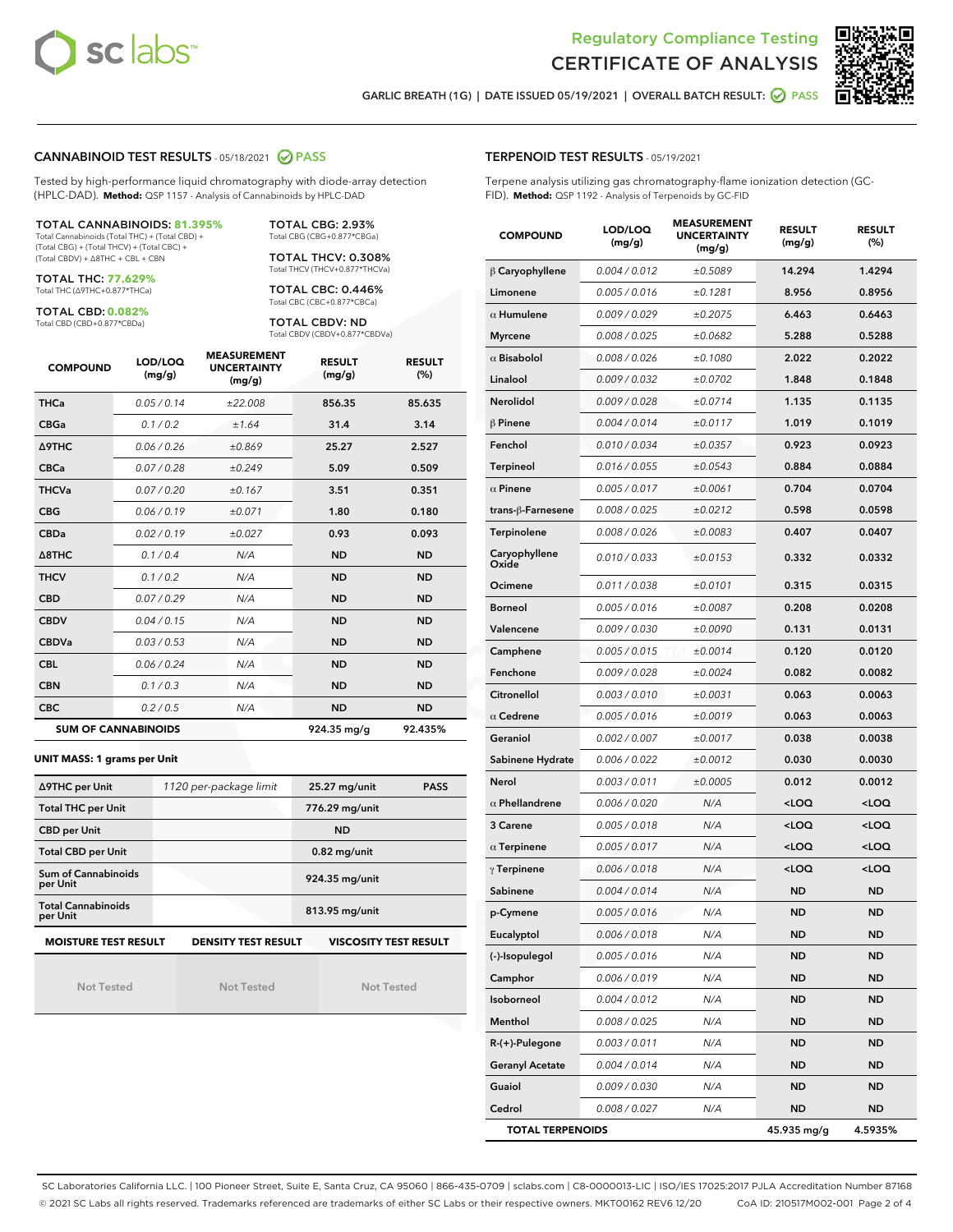



GARLIC BREATH (1G) | DATE ISSUED 05/19/2021 | OVERALL BATCH RESULT:  $\bigcirc$  PASS

# CATEGORY 1 PESTICIDE TEST RESULTS - 05/19/2021 2 PASS

Pesticide and plant growth regulator analysis utilizing high-performance liquid chromatography-mass spectrometry (HPLC-MS) or gas chromatography-mass spectrometry (GC-MS). \*GC-MS utilized where indicated. **Method:** QSP 1212 - Analysis of Pesticides and Mycotoxins by LC-MS or QSP 1213 - Analysis of Pesticides by GC-MS

| <b>COMPOUND</b>             | LOD/LOQ<br>$(\mu g/g)$ | <b>ACTION</b><br>LIMIT<br>$(\mu g/g)$ | <b>MEASUREMENT</b><br><b>UNCERTAINTY</b><br>$(\mu g/g)$ | <b>RESULT</b><br>$(\mu g/g)$ | <b>RESULT</b> |
|-----------------------------|------------------------|---------------------------------------|---------------------------------------------------------|------------------------------|---------------|
| Aldicarb                    | 0.03 / 0.08            | $\ge$ LOD                             | N/A                                                     | <b>ND</b>                    | <b>PASS</b>   |
| Carbofuran                  | 0.02 / 0.05            | $\ge$ LOD                             | N/A                                                     | <b>ND</b>                    | <b>PASS</b>   |
| Chlordane*                  | 0.03 / 0.08            | $\ge$ LOD                             | N/A                                                     | <b>ND</b>                    | <b>PASS</b>   |
| Chlorfenapyr*               | 0.03/0.10              | $\ge$ LOD                             | N/A                                                     | <b>ND</b>                    | <b>PASS</b>   |
| Chlorpyrifos                | 0.02/0.06              | $>$ LOD                               | N/A                                                     | <b>ND</b>                    | <b>PASS</b>   |
| Coumaphos                   | 0.02 / 0.07            | $\ge$ LOD                             | N/A                                                     | <b>ND</b>                    | <b>PASS</b>   |
| Daminozide                  | 0.02/0.07              | $>$ LOD                               | N/A                                                     | <b>ND</b>                    | <b>PASS</b>   |
| <b>DDVP</b><br>(Dichlorvos) | 0.03/0.09              | $\ge$ LOD                             | N/A                                                     | <b>ND</b>                    | <b>PASS</b>   |
| Dimethoate                  | 0.03/0.08              | $>$ LOD                               | N/A                                                     | <b>ND</b>                    | <b>PASS</b>   |
| Ethoprop(hos)               | 0.03/0.10              | $\ge$ LOD                             | N/A                                                     | <b>ND</b>                    | <b>PASS</b>   |
| Etofenprox                  | 0.02/0.06              | $>$ LOD                               | N/A                                                     | <b>ND</b>                    | <b>PASS</b>   |
| Fenoxycarb                  | 0.03 / 0.08            | $\ge$ LOD                             | N/A                                                     | <b>ND</b>                    | <b>PASS</b>   |
| Fipronil                    | 0.03 / 0.08            | $\ge$ LOD                             | N/A                                                     | <b>ND</b>                    | <b>PASS</b>   |
| Imazalil                    | 0.02 / 0.06            | $>$ LOD                               | N/A                                                     | <b>ND</b>                    | <b>PASS</b>   |
| Methiocarb                  | 0.02 / 0.07            | $\ge$ LOD                             | N/A                                                     | <b>ND</b>                    | <b>PASS</b>   |
| Methyl<br>parathion         | 0.03/0.10              | $\ge$ LOD                             | N/A                                                     | <b>ND</b>                    | <b>PASS</b>   |
| <b>Mevinphos</b>            | 0.03/0.09              | $\ge$ LOD                             | N/A                                                     | <b>ND</b>                    | <b>PASS</b>   |
| Paclobutrazol               | 0.02 / 0.05            | $\ge$ LOD                             | N/A                                                     | <b>ND</b>                    | <b>PASS</b>   |
| Propoxur                    | 0.03/0.09              | $\ge$ LOD                             | N/A                                                     | <b>ND</b>                    | <b>PASS</b>   |
| Spiroxamine                 | 0.03 / 0.08            | $\ge$ LOD                             | N/A                                                     | <b>ND</b>                    | <b>PASS</b>   |
| Thiacloprid                 | 0.03/0.10              | $\ge$ LOD                             | N/A                                                     | <b>ND</b>                    | <b>PASS</b>   |

# CATEGORY 2 PESTICIDE TEST RESULTS - 05/19/2021 @ PASS

| <b>COMPOUND</b>          | LOD/LOO<br>$(\mu g/g)$ | <b>ACTION</b><br>LIMIT<br>$(\mu g/g)$ | <b>MEASUREMENT</b><br><b>UNCERTAINTY</b><br>$(\mu g/g)$ | <b>RESULT</b><br>$(\mu g/g)$ | <b>RESULT</b> |  |
|--------------------------|------------------------|---------------------------------------|---------------------------------------------------------|------------------------------|---------------|--|
| Abamectin                | 0.03/0.10              | 0.1                                   | N/A                                                     | <b>ND</b>                    | <b>PASS</b>   |  |
| Acephate                 | 0.02/0.07              | 0.1                                   | N/A                                                     | <b>ND</b>                    | <b>PASS</b>   |  |
| Acequinocyl              | 0.02/0.07              | 0.1                                   | N/A                                                     | <b>ND</b>                    | <b>PASS</b>   |  |
| Acetamiprid              | 0.02/0.05              | 0.1                                   | N/A                                                     | <b>ND</b>                    | <b>PASS</b>   |  |
| Azoxystrobin             | 0.02/0.07              | 0.1                                   | N/A                                                     | <b>ND</b>                    | <b>PASS</b>   |  |
| <b>Bifenazate</b>        | 0.01/0.04              | 0.1                                   | N/A                                                     | <b>ND</b>                    | <b>PASS</b>   |  |
| <b>Bifenthrin</b>        | 0.02/0.05              | 3                                     | N/A                                                     | <b>ND</b>                    | <b>PASS</b>   |  |
| <b>Boscalid</b>          | 0.03/0.09              | 0.1                                   | N/A                                                     | <b>ND</b>                    | <b>PASS</b>   |  |
| Captan                   | 0.19/0.57              | 0.7                                   | N/A                                                     | <b>ND</b>                    | <b>PASS</b>   |  |
| Carbaryl                 | 0.02/0.06              | 0.5                                   | N/A                                                     | <b>ND</b>                    | <b>PASS</b>   |  |
| Chlorantranilip-<br>role | 0.04/0.12              | 10                                    | N/A                                                     | <b>ND</b>                    | <b>PASS</b>   |  |
| Clofentezine             | 0.03/0.09              | 0.1                                   | N/A                                                     | <b>ND</b>                    | <b>PASS</b>   |  |

| <b>COMPOUND</b>               | LOD/LOQ<br>(µg/g) | ACTION<br><b>LIMIT</b><br>$(\mu g/g)$ | <b>MEASUREMENT</b><br><b>UNCERTAINTY</b><br>(µg/g) | <b>RESULT</b><br>(µg/g) | <b>RESULT</b> |
|-------------------------------|-------------------|---------------------------------------|----------------------------------------------------|-------------------------|---------------|
| Cyfluthrin                    | 0.12 / 0.38       | 2                                     | N/A                                                | <b>ND</b>               | <b>PASS</b>   |
| Cypermethrin                  | 0.11 / 0.32       | $\mathbf{1}$                          | N/A                                                | <b>ND</b>               | <b>PASS</b>   |
| Diazinon                      | 0.02 / 0.05       | 0.1                                   | N/A                                                | <b>ND</b>               | <b>PASS</b>   |
| Dimethomorph                  | 0.03 / 0.09       | 2                                     | N/A                                                | ND                      | <b>PASS</b>   |
| Etoxazole                     | 0.02 / 0.06       | 0.1                                   | N/A                                                | <b>ND</b>               | <b>PASS</b>   |
| Fenhexamid                    | 0.03 / 0.09       | 0.1                                   | N/A                                                | <b>ND</b>               | <b>PASS</b>   |
| Fenpyroximate                 | 0.02 / 0.06       | 0.1                                   | N/A                                                | ND                      | <b>PASS</b>   |
| Flonicamid                    | 0.03 / 0.10       | 0.1                                   | N/A                                                | <b>ND</b>               | <b>PASS</b>   |
| Fludioxonil                   | 0.03 / 0.10       | 0.1                                   | N/A                                                | <b>ND</b>               | <b>PASS</b>   |
| Hexythiazox                   | 0.02 / 0.07       | 0.1                                   | N/A                                                | <b>ND</b>               | <b>PASS</b>   |
| Imidacloprid                  | 0.04 / 0.11       | 5                                     | N/A                                                | <b>ND</b>               | <b>PASS</b>   |
| Kresoxim-methyl               | 0.02 / 0.07       | 0.1                                   | N/A                                                | <b>ND</b>               | <b>PASS</b>   |
| <b>Malathion</b>              | 0.03/0.09         | 0.5                                   | N/A                                                | ND                      | <b>PASS</b>   |
| Metalaxyl                     | 0.02 / 0.07       | $\overline{2}$                        | N/A                                                | <b>ND</b>               | <b>PASS</b>   |
| Methomyl                      | 0.03 / 0.10       | $\mathcal{I}$                         | N/A                                                | <b>ND</b>               | <b>PASS</b>   |
| Myclobutanil                  | 0.03 / 0.09       | 0.1                                   | N/A                                                | <b>ND</b>               | <b>PASS</b>   |
| <b>Naled</b>                  | 0.02 / 0.07       | 0.1                                   | N/A                                                | <b>ND</b>               | <b>PASS</b>   |
| Oxamyl                        | 0.04 / 0.11       | 0.5                                   | N/A                                                | <b>ND</b>               | <b>PASS</b>   |
| Pentachloronitro-<br>benzene* | 0.03 / 0.09       | 0.1                                   | N/A                                                | <b>ND</b>               | <b>PASS</b>   |
| Permethrin                    | 0.04 / 0.12       | 0.5                                   | N/A                                                | <b>ND</b>               | <b>PASS</b>   |
| Phosmet                       | 0.03/0.10         | 0.1                                   | N/A                                                | <b>ND</b>               | <b>PASS</b>   |
| Piperonylbu-<br>toxide        | 0.02 / 0.07       | 3                                     | N/A                                                | <b>ND</b>               | <b>PASS</b>   |
| Prallethrin                   | 0.03 / 0.08       | 0.1                                   | N/A                                                | <b>ND</b>               | <b>PASS</b>   |
| Propiconazole                 | 0.02 / 0.07       | 0.1                                   | N/A                                                | <b>ND</b>               | <b>PASS</b>   |
| Pyrethrins                    | 0.04 / 0.12       | 0.5                                   | N/A                                                | <b>ND</b>               | <b>PASS</b>   |
| Pyridaben                     | 0.02 / 0.07       | 0.1                                   | N/A                                                | <b>ND</b>               | <b>PASS</b>   |
| Spinetoram                    | 0.02 / 0.07       | 0.1                                   | N/A                                                | <b>ND</b>               | <b>PASS</b>   |
| Spinosad                      | 0.02 / 0.07       | 0.1                                   | N/A                                                | <b>ND</b>               | <b>PASS</b>   |
| Spiromesifen                  | 0.02 / 0.05       | 0.1                                   | N/A                                                | ND                      | <b>PASS</b>   |
| Spirotetramat                 | 0.02 / 0.06       | 0.1                                   | N/A                                                | ND                      | <b>PASS</b>   |
| Tebuconazole                  | 0.02 / 0.07       | 0.1                                   | N/A                                                | <b>ND</b>               | <b>PASS</b>   |
| Thiamethoxam                  | 0.03 / 0.10       | 5                                     | N/A                                                | ND                      | <b>PASS</b>   |
| Trifloxystrobin               | 0.03 / 0.08       | 0.1                                   | N/A                                                | ND                      | <b>PASS</b>   |

SC Laboratories California LLC. | 100 Pioneer Street, Suite E, Santa Cruz, CA 95060 | 866-435-0709 | sclabs.com | C8-0000013-LIC | ISO/IES 17025:2017 PJLA Accreditation Number 87168 © 2021 SC Labs all rights reserved. Trademarks referenced are trademarks of either SC Labs or their respective owners. MKT00162 REV6 12/20 CoA ID: 210517M002-001 Page 3 of 4